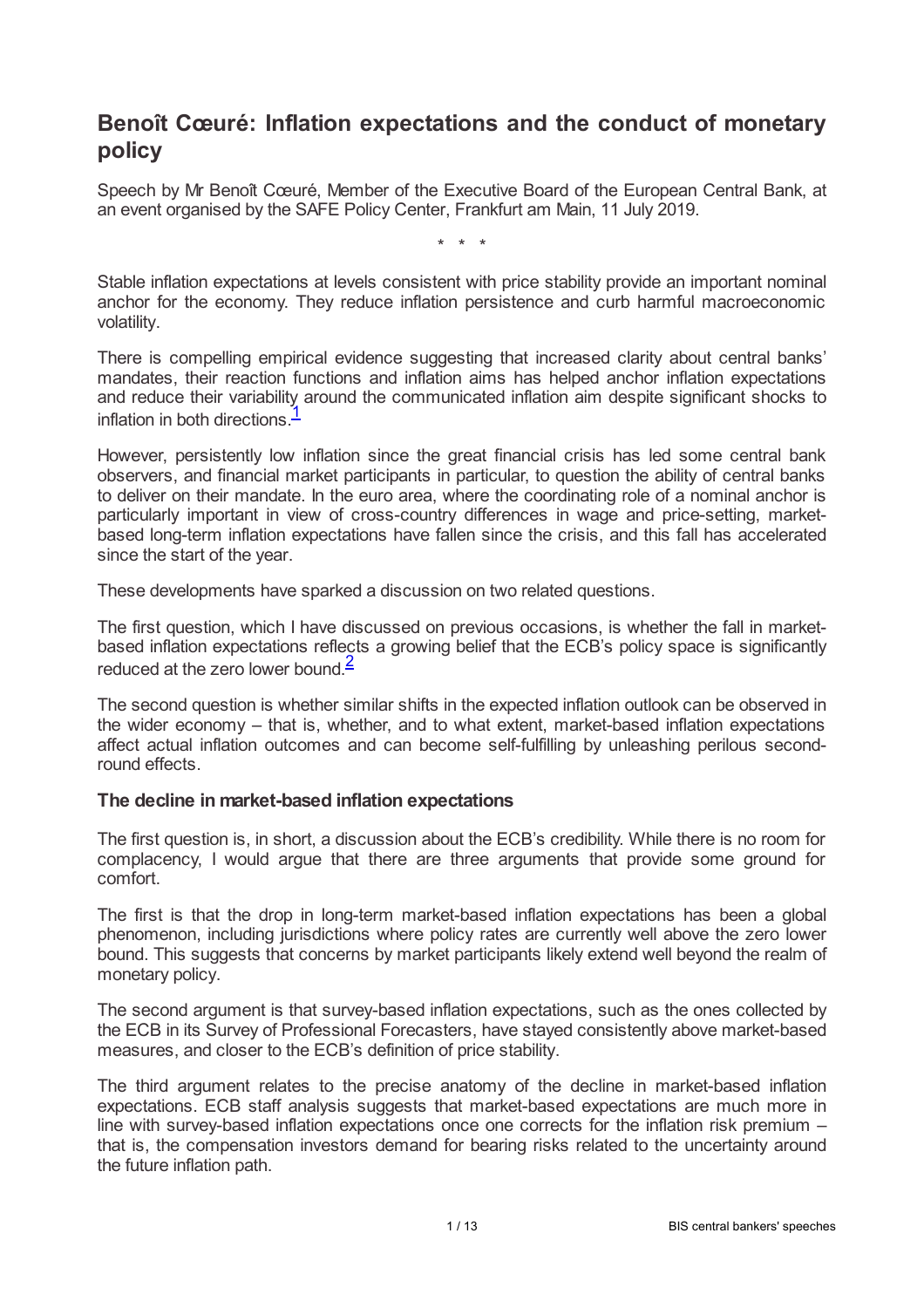You can see this on the left-hand side of my first slide, which shows a breakdown of inflationlinked swap rates into expected inflation and an inflation risk premium. It suggests that about 80% of the drop in the five-year forward inflation-linked swap rate five years ahead, both since the start of 2014 and in 2019, is due to a drop in the risk premium.



#### Shifts in risk premia driving decline in long-term inflation expectations

Actual expectations have fallen to a much smaller extent. In other words, while expectations of a surge in euro area demand and inflation, as typically captured by a rising inflation risk premium, have been significantly cut, expectations about the baseline have remained more stable.

Yet, while shifts in risk premia can explain the bulk of recent developments in long-term inflation expectations, they can explain much less of the recent fall in short and medium-term expectations, which you can see on the right-hand side of this slide. Three-quarters or more of the decline in short and medium-term maturity inflation swap rates since the autumn of last year reflect a *genuine* fall in inflation expectations.

Such a drop in short and medium-term inflation expectations is particularly remarkable in an environment where highly volatile inflation components, such as energy prices, have remained relatively stable, and have even been rising since the start of the year. Recent market developments therefore suggest expectations that the current weakness in euro area and global demand will persist.

### **Households are not professional forecasters**

<span id="page-1-0"></span>This brings me to the second question as to whether similar shifts in the expected inflation outlook can be observed outside financial markets [3](#page-11-2)

One drawback of much of the empirical work on the role of inflation expectations is that it has largely assumed that all measures of expectations are interchangeable – that households and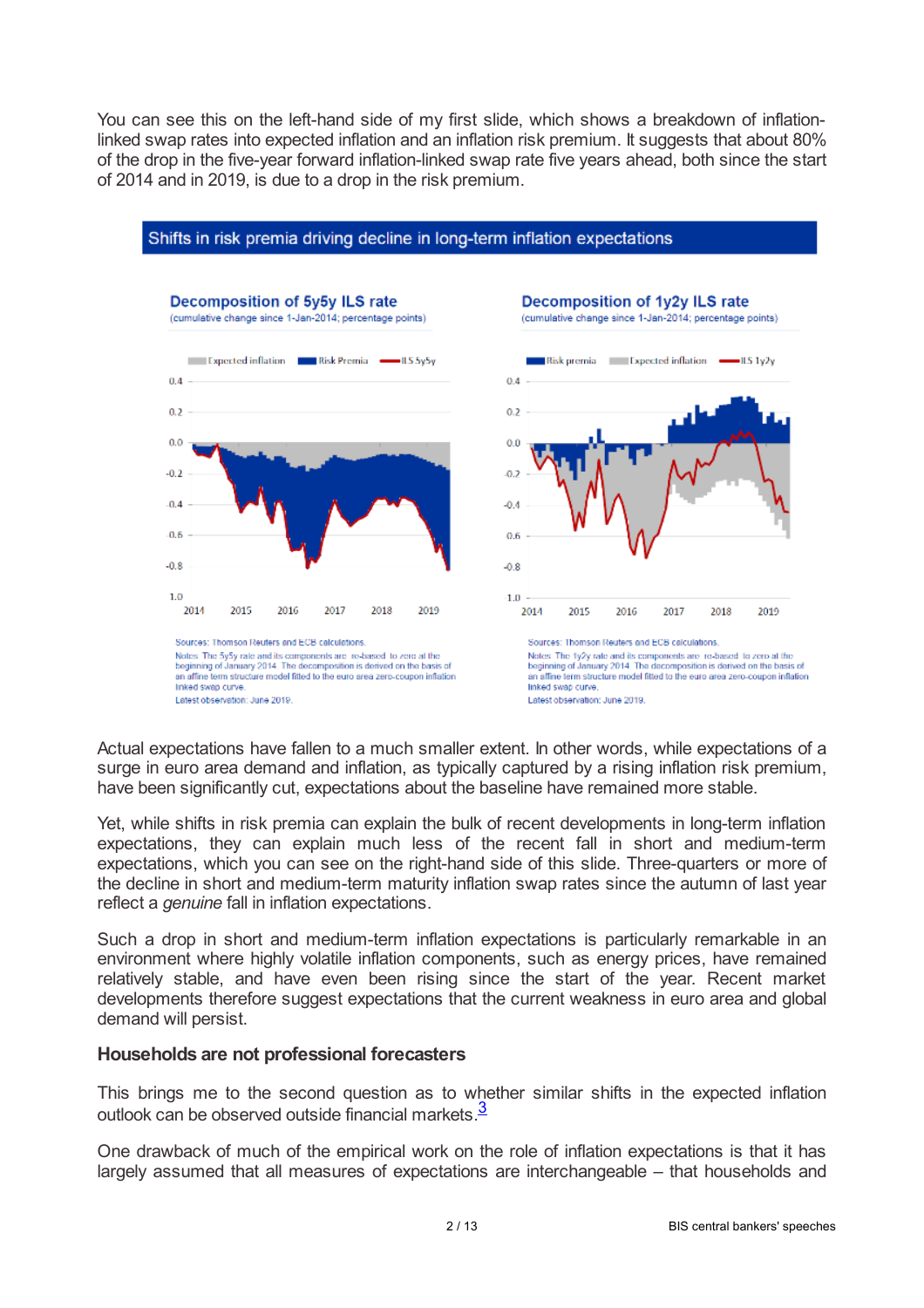<span id="page-2-0"></span>firms can be assumed to have expectations akin to those of professional forecasters or financial market participants.<sup>[4](#page-11-3)</sup>

In reality, reliable data on inflation expectations of consumers or firms are scarce. I will return to firms in a minute but one reason for the lack of consumer expectations data is that several field studies have found that many people's inflation perceptions are substantially different from actual inflation outcomes.<sup>[5](#page-11-4)</sup>

<span id="page-2-1"></span>For example, based on an experimental dataset maintained by the European Commission, households believed that annual euro area inflation between 2004 and 2018 was close to 9%, when in fact it was 1.[6](#page-11-5)%. $\frac{6}{5}$  Similar gaps have been found in the United States and elsewhere.<sup>[7](#page-11-6)</sup>

<span id="page-2-4"></span><span id="page-2-2"></span>Moreover, many households are not aware of central banks' inflation aims. In the United States, for example, a recent survey showed that only a quarter of surveyed households knew of the Federal Reserve's 2% inflation aim. $\frac{8}{5}$  $\frac{8}{5}$  $\frac{8}{5}$  This clearly suggests that central banks need to do much more to bring the monetary policy discussion to the broader public, and thereby improve their accountability.<sup>[9](#page-12-1)</sup>

<span id="page-2-5"></span>Yet, there is convincing evidence that, although households may not be able to correctly identify the current level of inflation, they have a fairly good understanding of changes in the *trend* of current inflation, and that these changes are likely to inform their expectations about future inflation. $\frac{10}{10}$  $\frac{10}{10}$  $\frac{10}{10}$  You can see this on my next slide.

# <span id="page-2-6"></span>Households likely to use simple heuristics in forming expectations



<span id="page-2-3"></span>Household inflation expectations and HICP inflation

What you can see here is actual HICP inflation together with *qualitative* consumer inflation expectations for the following year, computed as a balance statistic which is the difference between the share of respondents who expect prices to rise and the share of those who expect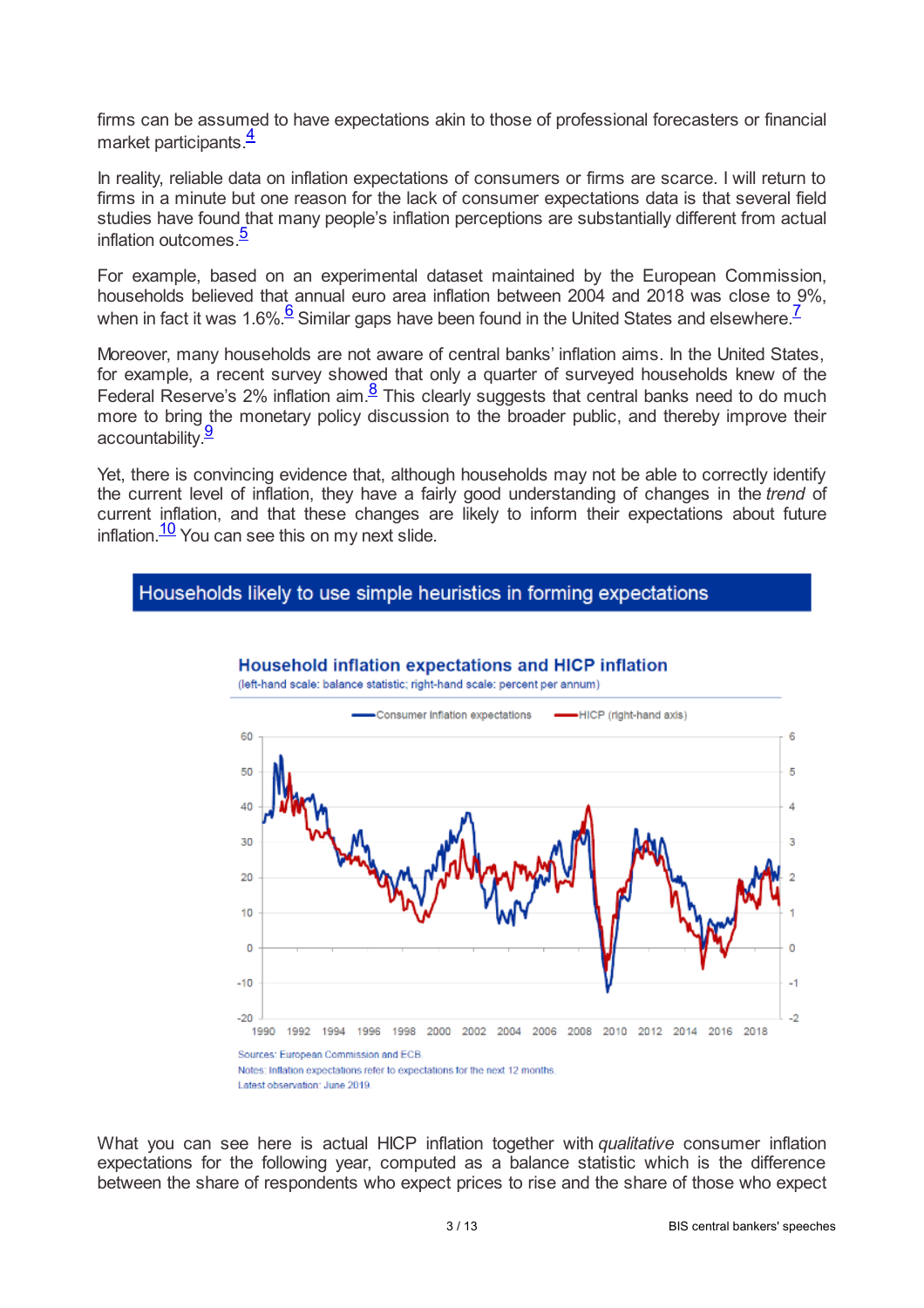<span id="page-3-0"></span>prices to fall, or to stay about the same. $\frac{11}{1}$  $\frac{11}{1}$  $\frac{11}{1}$  The correlation with actual inflation is remarkable.

Much of this correlation is typically driven by price developments in some of the goods and services that consumers purchase more frequently. To put it simply, if goods are purchased more regularly, price changes are more likely to be noticed.<sup>[12](#page-12-4)</sup>

You can see this on the left-hand side of my next slide, which relates household inflation expectations to annual inflation in energy and unprocessed food – products for which most consumers typically have a good understanding of price developments. Clearly, the correlation is much closer than when these two product categories are excluded, as you can see on the righthand side.

<span id="page-3-1"></span>

What is more, data on consumers' inflation expectations indeed suggest that developments in market-based inflation expectations are often representative of trends in the wider economy. You can see this on my next slide.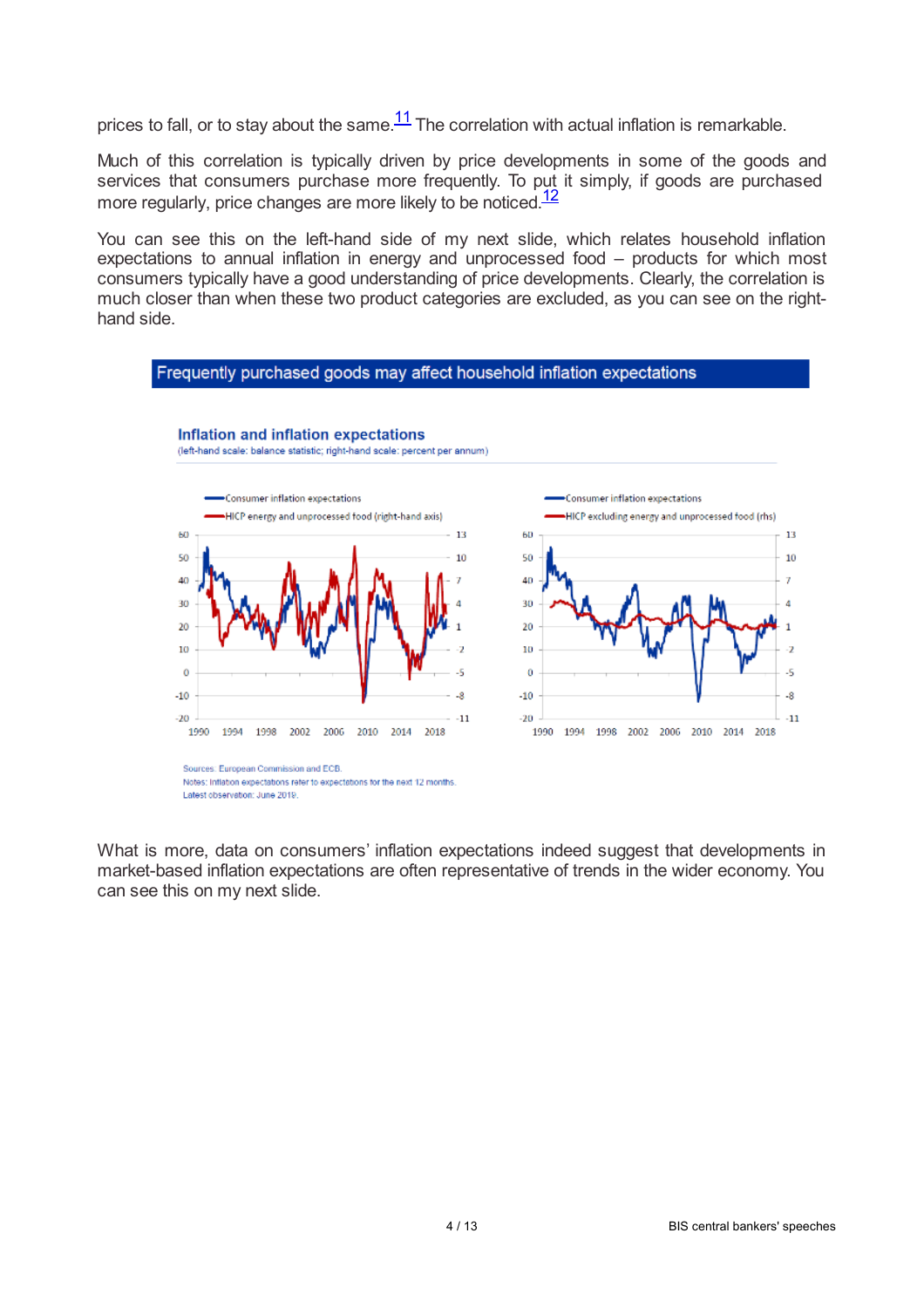#### Near-term inflation expectations similar for households and professional forecasters



Inflation expectations by consumers, professional forecasters and financial markets (left-hand scale: balance statistic; right-hand scale: percent per annum)

Changes in the direction of household inflation expectations are typically very similar to those of professional forecasters, which are shown on the left-hand side, and financial market participants, which are shown on the right-hand side, at least for horizons of up to one or two years.

In other words, most individuals – whether financial investors, teachers or nurses – use simple rules of thumb to form their short-term inflation expectations. And current inflation seems to be the most widely used heuristic in this respect, making some degree of inflation persistence a natural and inevitable phenomenon.

Developments over the past year, however, mark a clear and visible departure from past regularities. As you can see on the right-hand chart, a growing gap has emerged between the inflation expectations of market participants on the one side, and households and professional forecasters on the other.

This is not about differences in the level, which – as I have argued before – may not mean much. This is about different dynamics, with the two-year moving correlation between market-based and household expectations dropping from 0.8 in the summer of last year to below 0.3 in June, the lowest level in nearly nine years.

So, unlike the situation in late 2014 and early 2015, when inflation expectations fell sharply across the population, and when we launched the asset purchase programme, today households are much less sceptical about the future.

This raises two important questions.

The first is what happens to inflation if financial market participants and households hold diverging views on the future direction of inflation.

Sources: European Commission, Consensus Economics, Reuters and ECB.

Notes: Inflation expectations refer to expectations for the next 12 months. For the period 1990 to the second quarter of 2002, Consensus Economics data refer<br>to the average of expectations for Germany, France and Italy. Da Latest observation: June 2019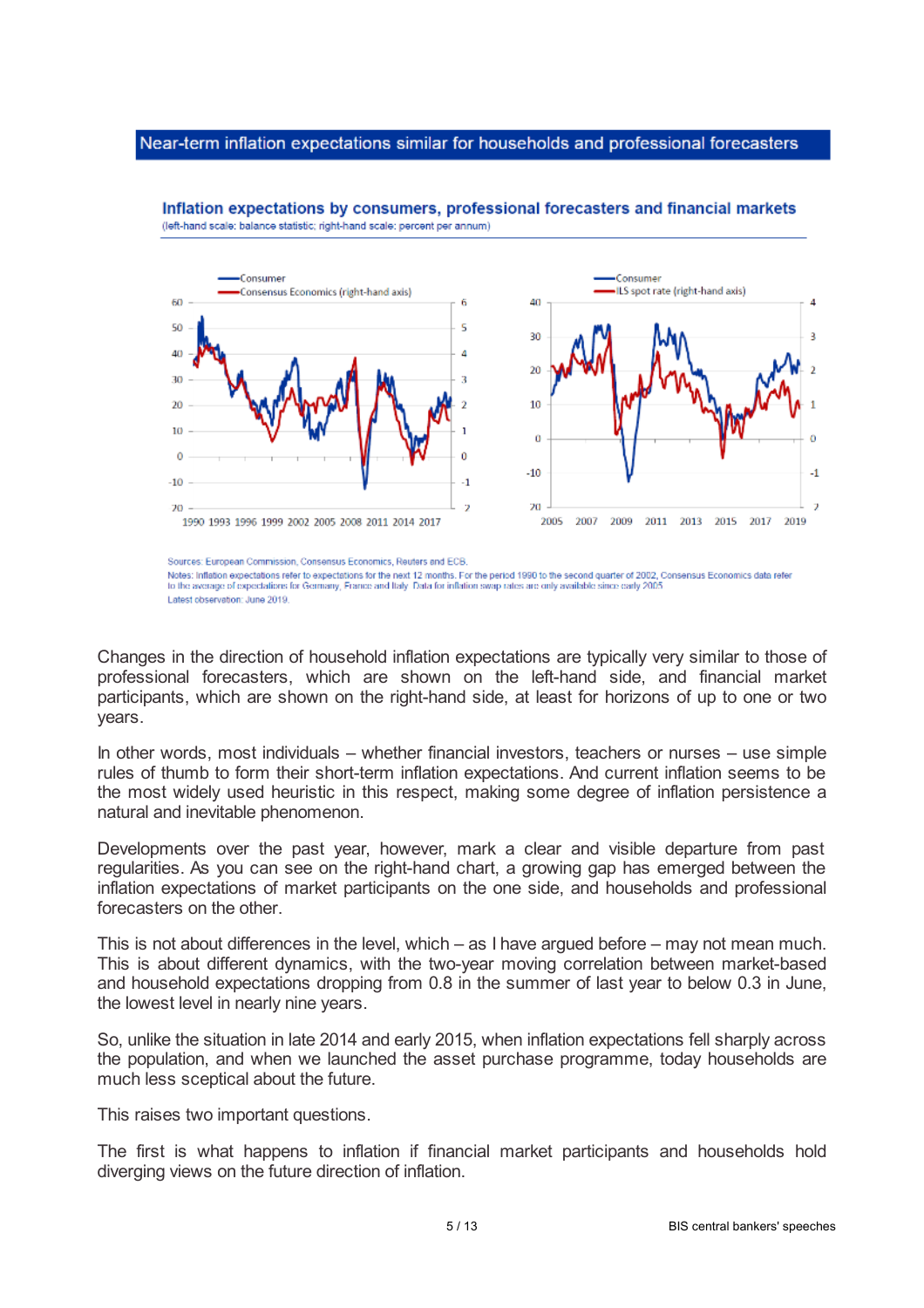The second question is *why* we are seeing this divergence in views, and whether it is temporary or likely to persist.

Let me try to answer each of these two questions in turn.

#### **Which expectations matter most?**

Existing research casts some doubt on the macroeconomic relevance of professional inflation forecasts, including those of financial markets. There are three related strands in the literature that suggest that *household* inflation expectations are often better predictors of future inflation outcomes.<sup>[13](#page-12-5)</sup>

# <span id="page-5-0"></span>Predicting inflation is often a challenging process, both for central banks...



**HICP inflation: realised and Eurosystem projections** 

The first is that financial market participants are not particularly good at predicting future inflation. I'm not claiming that central banks are particularly better. You can see this on my next slide. But as you can see on the following one, financial market participants repeatedly failed to correctly project even the very near-term outlook for inflation in the euro area.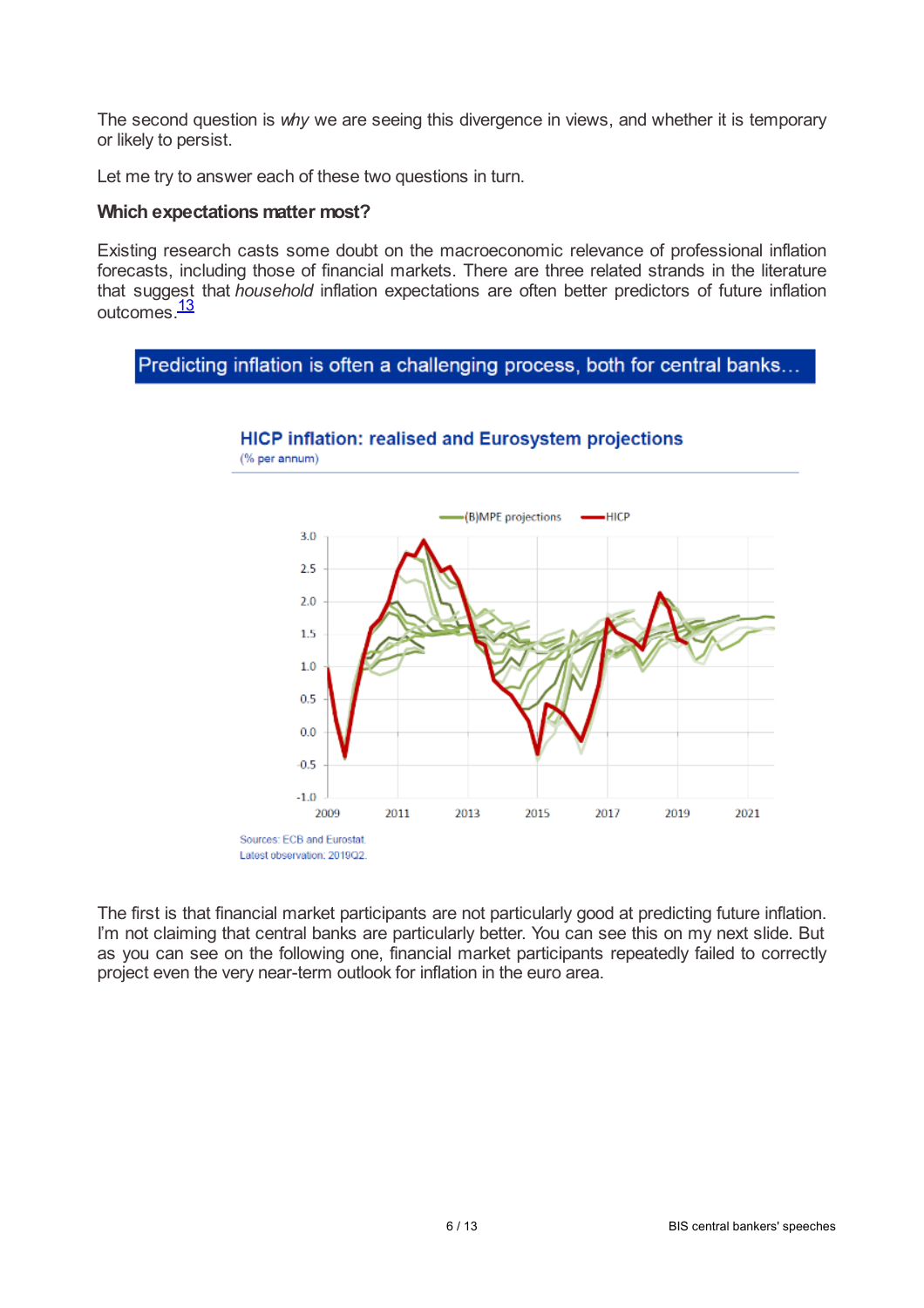# ... and financial market participants

(% per annum)



# **HICP inflation: realised and ILS-implied expectations**

There are two sides to this finding.

One is the automatic stabilising role that market-based inflation expectations play despite, or precisely because of, their poor track-record in projecting inflation. As market participants react in real time to any news potentially relevant for the medium-term inflation outlook, they support the monetary policy transmission process: they tend to frontload accommodation when inflation risks are skewed to the downside, and they tend to remove accommodation when risks are tilted to the upside.

You can see this on my next slide, which shows the breakdown of the ten-year overnight index swap (OIS) rate into its real and nominal components. Clearly, shifts in inflation expectations can, at times, have a significant impact on financial conditions and hence on economic developments.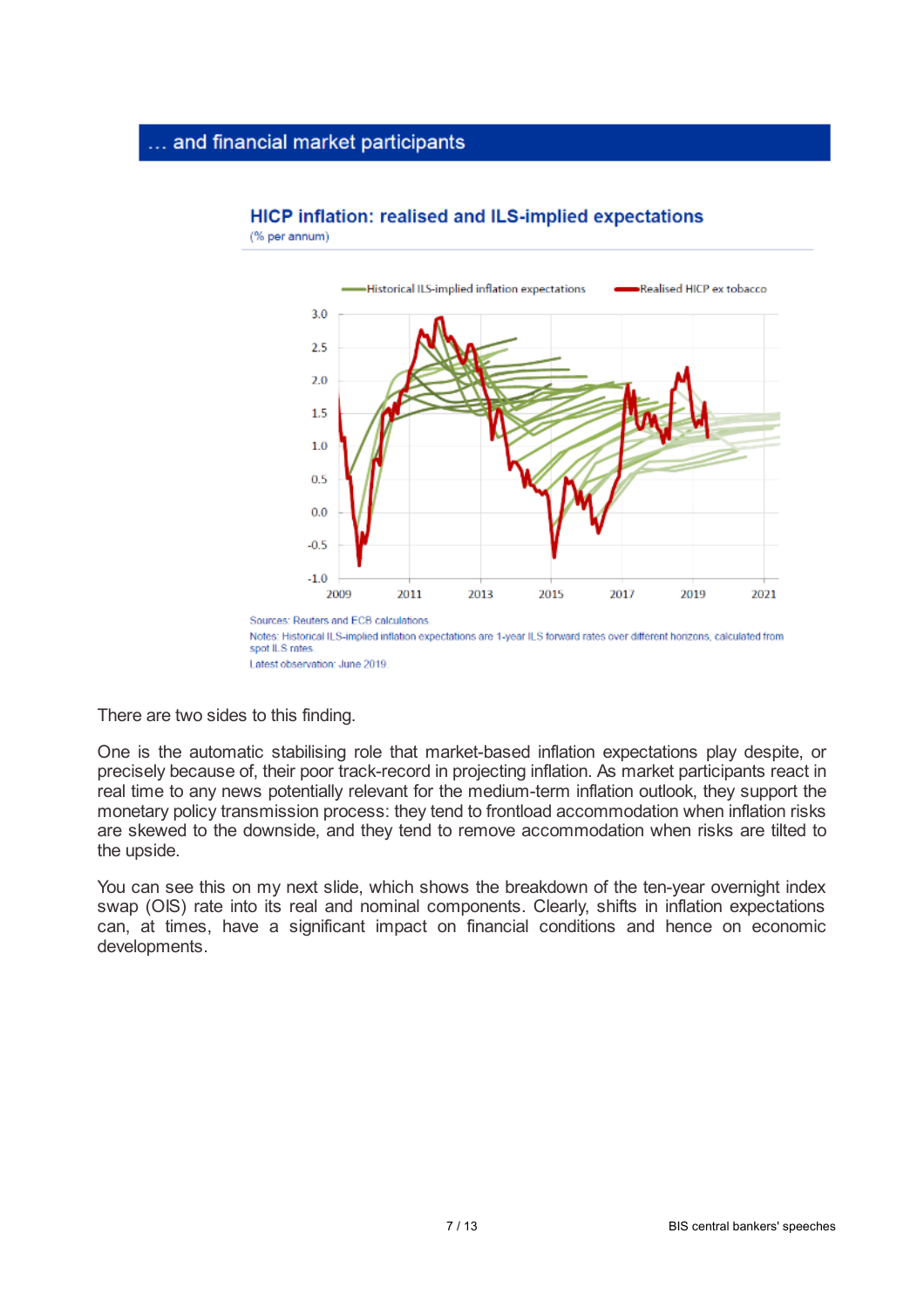### Changes in inflation expectations can affect financial conditions



Decomposition of 10-year euro area overnight index swap rate (cumulative change since 1-Jan-2018; percentage points)

The other side of the coin is that, while a poor track-record in projecting inflation may not necessarily discourage their broader use in the economy, it is the high frequency of their revisions that probably makes market-based inflation expectations a less reliable and useful yardstick for social partners, firms and households in wage and price-setting, and hence a less reliable predictor of future inflation.

<span id="page-7-0"></span>The second reason is that households' inflation expectations affect their consumption decisions, and hence growth and aggregate price developments. $\frac{14}{1}$  $\frac{14}{1}$  $\frac{14}{1}$  That is, when consumers expect inflation to rise, they tend to spend more today, much in line with the classical (real) interest rate transmission channel of monetary policy.

<span id="page-7-1"></span>You can see ECB research on this on my next slide. There is a discernible positive relationship between households' reported willingness to spend and the change they expect in inflation.<sup>[15](#page-12-7)</sup>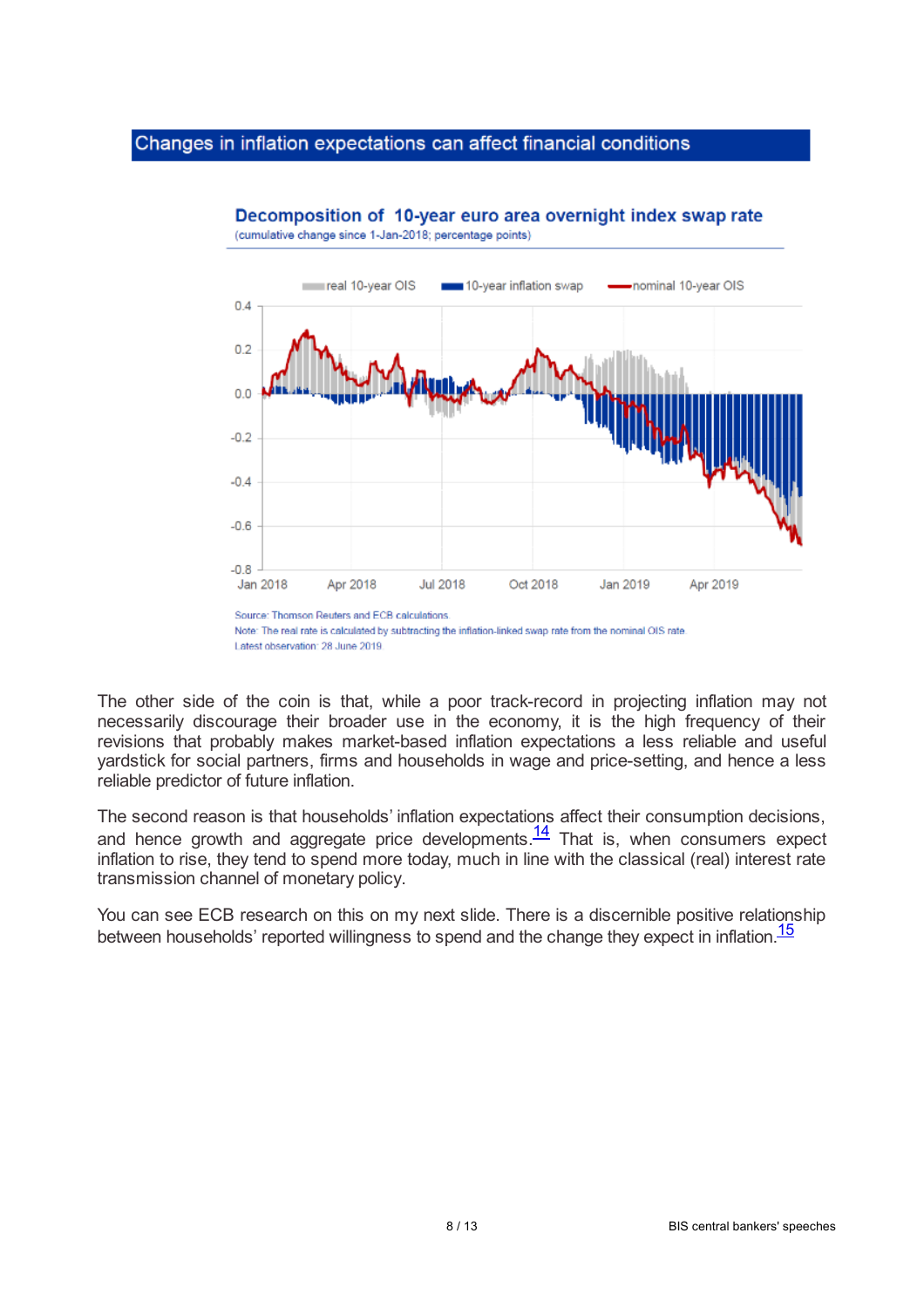### Inflation expectations affect consumption decisions



Inflation expectations and readiness to spend

(vertical axis: see notes: horizontal axis: percentage points)

Source: Duca, I., Kenny, G. and Reuter, A. (2018), "Inflation Expectations, Consumption and the Lower Bound: Micro Evidence from a Large Euro Area Survey", ECB Working Paper No 2196. The underlying data are obtained from the EU Consumer Survey and are described in more detail in Arioli et al. (2017). Notes: Readiness to spend is a qualitative variable ranging from 1 (the consumer is not ready to spend) to 3 (the consumer is

<span id="page-8-0"></span>ready to spend). Each "dot" in the figure represents a country average of the readiness to spend indicator and a country average of the expected change in inflation for a given month. The red solid line shows the linear relationship between the two indicators estimated by ordinary least squared regression. Latest observation: December 2016.

The third, and possibly most important, reason is that household inflation expectations have been found to be a better proxy of firms' pricing decisions than those of professional forecasters or financial market participants.

For example, research found that using household inflation expectations in an otherwise standard Phillips curve framework fits US inflation data better over a large sample. This includes the aftermath of the great financial crisis and was put forward as one factor explaining the "missing" disinflation puzzle in the United States.<sup>[16](#page-12-8)</sup>

ECB staff find similar evidence for predicting wage growth in the euro area. You can see this on my next slide. Although the results need to be treated with caution given the short sample, a wage Phillips curve regression using household inflation expectations would have provided the best out-of-sample fit for euro area wage growth over the course of last year. For financial market-based inflation expectations, the prediction error would have been more than twice as large.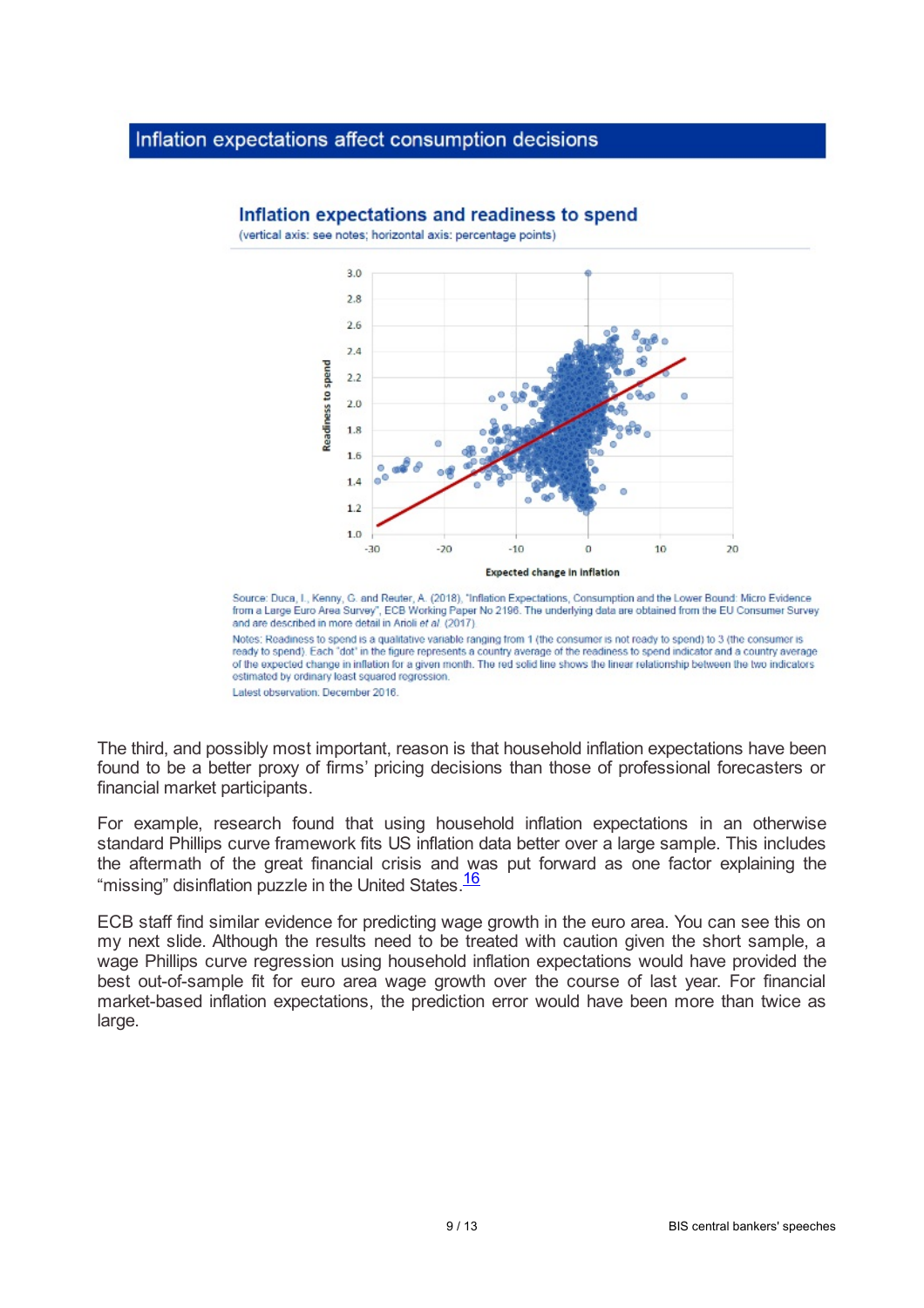# Consumer inflation expectations help predict future wage growth



# **Compensation per employee: realised and forecasts**

The few surveys that exist for firms' inflation expectations corroborate these findings. The most comprehensive evidence exists for New Zealand, where firms' expectations were found to be much closer to those of households. $\frac{17}{1}$  $\frac{17}{1}$  $\frac{17}{1}$  In the United States, more than half of the survey respondents on a panel of firms in manufacturing and services said they were simply not able to report their point forecasts for inflation over the next 12 months, consistent with the evidence found for households.<sup>[18](#page-12-10)</sup>

<span id="page-9-1"></span>The implication is that, even though financing conditions largely depend on the expectations of financial markets, what ultimately matters for growth and inflation outcomes is how firms and households expect prices and wages to evolve in the future.

And so, while policymakers should never ignore signals coming from financial markets, they should not focus on them too narrowly either. The pessimism priced into bond markets today may not necessarily presage downward pressure on inflation tomorrow – at least not to the same extent.

### **Howstable are household inflation expectations?**

The second question relates to why inflation expectations between households and financial market participants are diverging at the current juncture. There is no easy answer.

One reason for the recent resilience in household inflation expectations may simply relate to the relative stability of the prices for some of the goods and services that consumers purchase more frequently. Looking through the ups and downs, inflation in energy and unprocessed food has been, on average, 4.5% between January 2018 and today, and it has never fallen below 2%

<span id="page-9-0"></span>Notes: Regression specification: %Acompensation<sub>c</sub> =  $\beta_0 X_{(t-1)} + \beta_1$ unemployment<sub>c</sub> +  $\beta_2$ %Aproductivity<sub>t</sub> +  $\epsilon_t$ , where compensation is compensation per employee, X is the variable specified in the legend, unemployment is the unemployment rate, productivity is GDP per employee, and  $\epsilon_t$  is the error term. The estimation sample is 2003 to 2017. Latest observation: 2019O1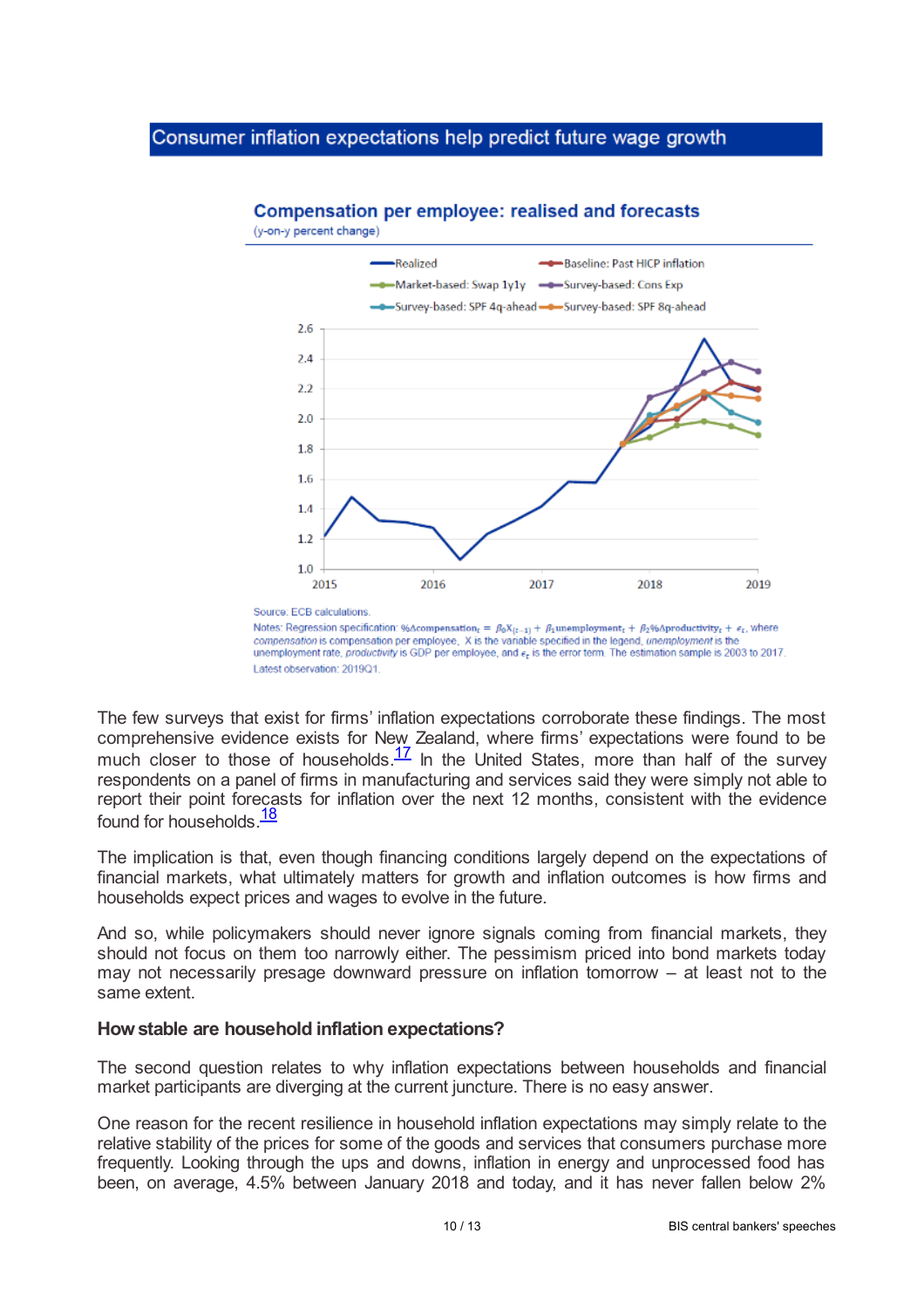during the course of 2019.

A second, and more benign, reason could relate to a change in how consumers extrapolate and generalise price changes in frequently purchased products.

Although the available data do not allow drawing definitive conclusions as to whether mediumterm household inflation expectations have remained stable, my last slide suggests that they have.



It shows a very crude "deanchoring" measure, which combines, at each point in time, those euro area households that expect inflation to either "increase more rapidly" or "to fall" over the coming year – that is, expectations that are potentially not consistent with the ECB's definition of price stability, depending on the state of the economy.

On the left-hand side, I show this measure together with an index of current inflation perceptions that weighs those households that perceive prices to have "risen a lot" with those who perceive them to have "fallen" over the *past* 12 months.

Clearly, while there was a correlation between these two indices in the 1980s and 1990s, this relationship weakened, and practically vanished, after the introduction of the euro. That is, euro area households, as a whole, do not expect prices to rise more rapidly in the future even in periods in which they perceive prices to have increased a lot over the previous 12 months.

On the right-hand side, you can see the same measure together with the HICP for energy and unprocessed food. From this chart it is clear that stability works in both directions. For example, the index barely moved when energy and food prices dropped sharply in the aftermath of the financial crisis, and it hardly moved when they rose markedly towards the end of 2016.

Such broad signs of anchoring – going beyond professional forecasters and financial markets –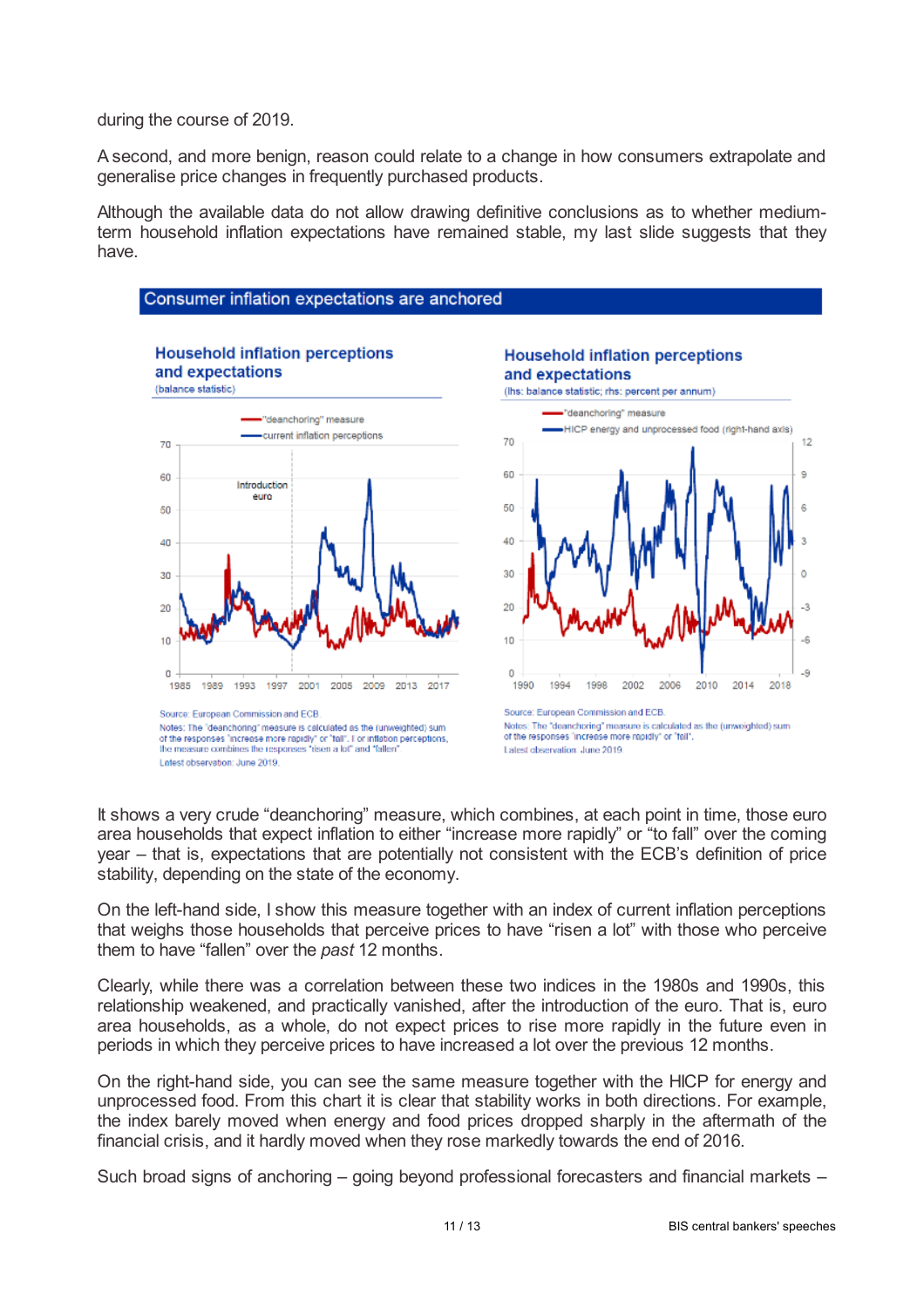would also be consistent with empirical evidence that confirms that announcing an official inflation aim has contributed to reducing costly inflation persistence in a large group of developed and emerging economies, including the euro area.<sup>[19](#page-12-11)</sup>

<span id="page-11-7"></span>In other words, even though households continue to take current inflation into account when forming their expectations, the success of central banks in bringing inflation down to low and stable levels might have contributed to cutting the tails in the distribution of future expected  $inflation.  $\frac{20}{20}$  Such effects may have thereby helped to offset, at least partially, the consequences$  $inflation.  $\frac{20}{20}$  Such effects may have thereby helped to offset, at least partially, the consequences$  $inflation.  $\frac{20}{20}$  Such effects may have thereby helped to offset, at least partially, the consequences$ of other secular forces that have tended to make inflation more persistent.<sup>[21](#page-12-13)</sup>

### <span id="page-11-9"></span><span id="page-11-8"></span>**Conclusion**

Stable inflation expectations play a crucial role for the effectiveness of monetary policy. For this and other reasons, central banks have over time radically changed the way they communicate with the public.

While increased central bank transparency has undoubtedly been successful in anchoring inflation expectations, the protracted period of low inflation has caused concerns among financial market participants that current subdued underlying price pressures will persist in the medium term. The Governing Council is taking these concerns seriously.

At the same time, euro area households seem to look with much less scepticism into the future. Their inflation expectations have remained more stable since the start of the year, and today remain close to a six-year high.

There is also tentative evidence suggesting that household inflation expectations are better predictors of future inflation outcomes and that euro area consumers have become less likely to expect inflation outcomes that would be inconsistent with the ECB's definition of price stability.

All this confirms the need for central banks to consider and analyse developments in a broad set of inflation expectations indicators with a view to gauging risks to future price developments.

Thank you.

- <span id="page-11-1"></span>See Cœuré, B. (2018), "What yield curves are telling us", speech at the Financial Times European Financial Forum, "Building a New Future for International Financial Services", Dublin, 31 January; and Cœuré, B. (2019), "Heterogeneity and the ECB's monetary policy", speech at the Banque de France Symposium & 34th SUERF Colloquium on the occasion of the 20th anniversary of the euro on "The Euro Area: Staying the Course through Uncertainties", Paris, 29 March. [2](#page-0-1)
- <span id="page-11-2"></span> $\frac{3}{2}$  $\frac{3}{2}$  $\frac{3}{2}$  For a discussion of inflation expectations in the United Kingdom, see Tenreyo, S. (2019), "Understanding inflation: expectations and reality", Ronald Tress memorial lecture, Birkbeck University of London, 10 July.
- <span id="page-11-3"></span> $\frac{4}{1}$  $\frac{4}{1}$  $\frac{4}{1}$  An exception is the recent contribution by Bernanke and co-authors. See Bernanke, B.S., Kiley, M.T. and Roberts, J.M. (2019), "Monetary Policy Strategies for a Low-Rate Environment," AEAPapers and Proceedings, American Economic Association, Vol. 109, pp. 421–426.
- <span id="page-11-4"></span>See Jonung, L. (1986), "Uncertainty about inflationary perceptions and expectations", *Journal of Economic* [5](#page-2-1) *Psychology* 7, pp. 315–325; and Jonung, L. and Laidler, D. (1988), "Are perceptions of inflation rational? Some evidence for Sweden", *American Economic Review*, Vol. 78, No. 5, pp. 1080-1087.
- <span id="page-11-5"></span> $6$  See Arioli et al. (2017), "EU consumers' quantitative inflation perceptions and expectations: an evaluation", ECB Occasional Paper No 186.
- <span id="page-11-6"></span> $\frac{7}{1}$  $\frac{7}{1}$  $\frac{7}{1}$  See, for example, Binder, C. (2017), "Fed Speak on Main Street: Central Bank Communication and Household

<span id="page-11-0"></span> $1$  For an overview, see Blinder et al. (2008), "Central Bank Communication and Monetary Policy. A Survey of Theory and Evidence", *Journal of Economic Literature*, 46(4), pp. 910–945.